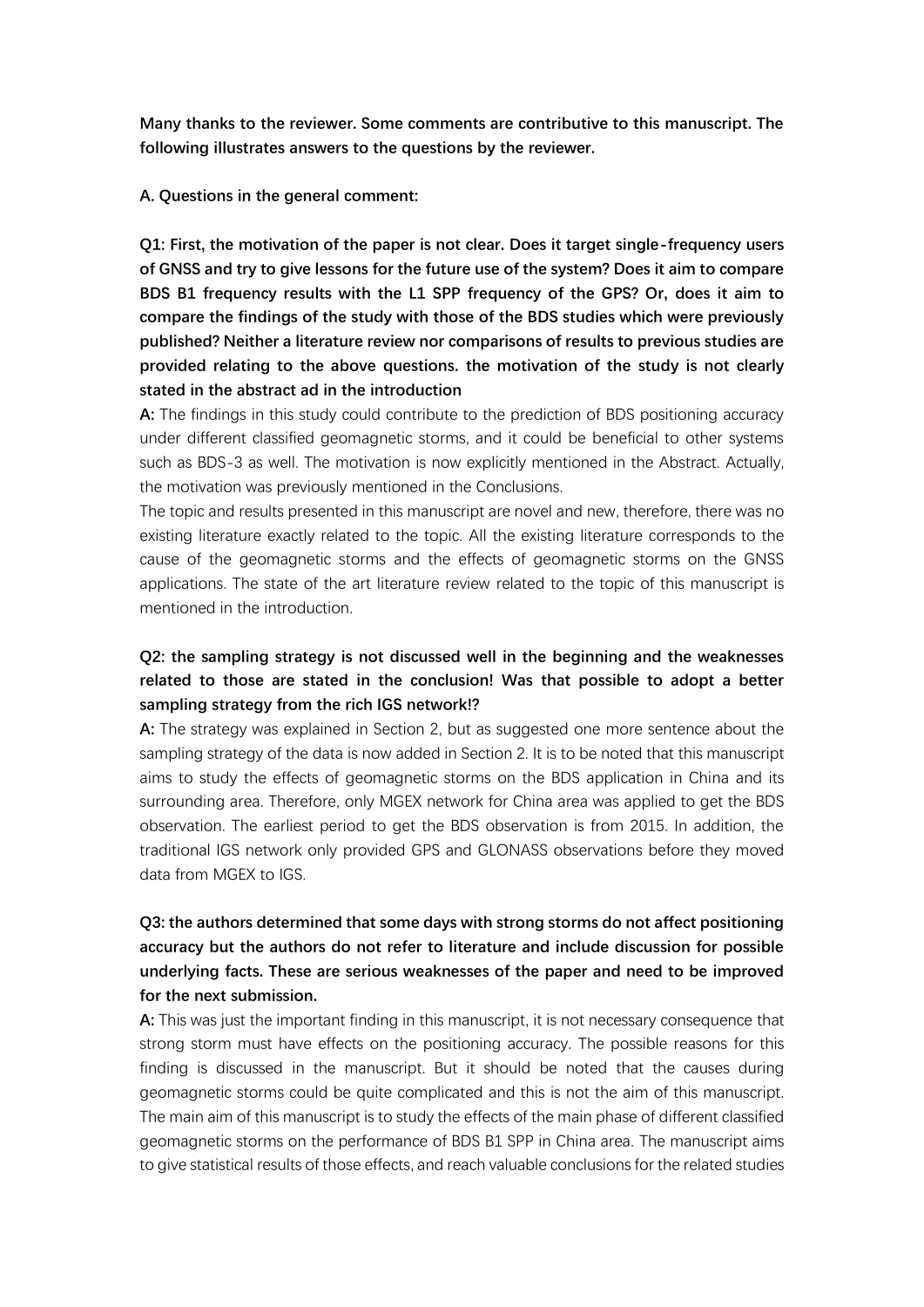and further GNSS applications. As suggested, a relevant literature is now added in the manuscript.

### **B. Questions in attachment:**

### **Q1: What is the real motivation of this study?**

**A:** The answer is in the answer to A.Q1.

### **Q2: What is meant by this sentence?**

**A:** This means that the positioning accuracy during similar classes of storms (for example strong storms) need not be at the same level and that there is no positive linear correlation between storm level and positioning accuracy.

### **Q3: what is the accuracy of kinematic positioning anyway?**

**A:** the kinematic positioning accuracy was degraded during storms, the repeatability of it reached 12.8, 8.1 and 26.1cm in ENU directions.

### **Q4: What are those papers?**

**A:** the answer is in the answer to A.Q1. The study in this manuscript was performed for the first time and there is no existing literature. The grammar here means negative.

### **Q5: not clear**

**A:** comparing with other positioning modes, SPP is more obviously affected by ionospheric delays.

### **Q6: why solar cycle 24?**

**A:** Because the earliest period for collecting BDS data is in solar cycle 24. We cannot get BDS observations in the China area for other cycles.

### **Q7: why this period selected?**

**A:** the answer is the same as to B.Q6!

### **Q8. What software was used?**

**A:** we developed our software with the fundamentals of SPP.

## **Q9: station coordinates in Cartesian coordinate system do not relate to the coordinates ENU?**

**A:** Right! we showed the processing in the whole paragraph. Coordinates from SPP was compared with those in the SINEX files. The conversion to local site coordinate frame was then performed and the positioning errors are finally given in the three directions. The statistics was made based on the positioning errors. We thought the processing is well known in the GNSS community. But thanks anyway. Some more information is now illustrated in this context.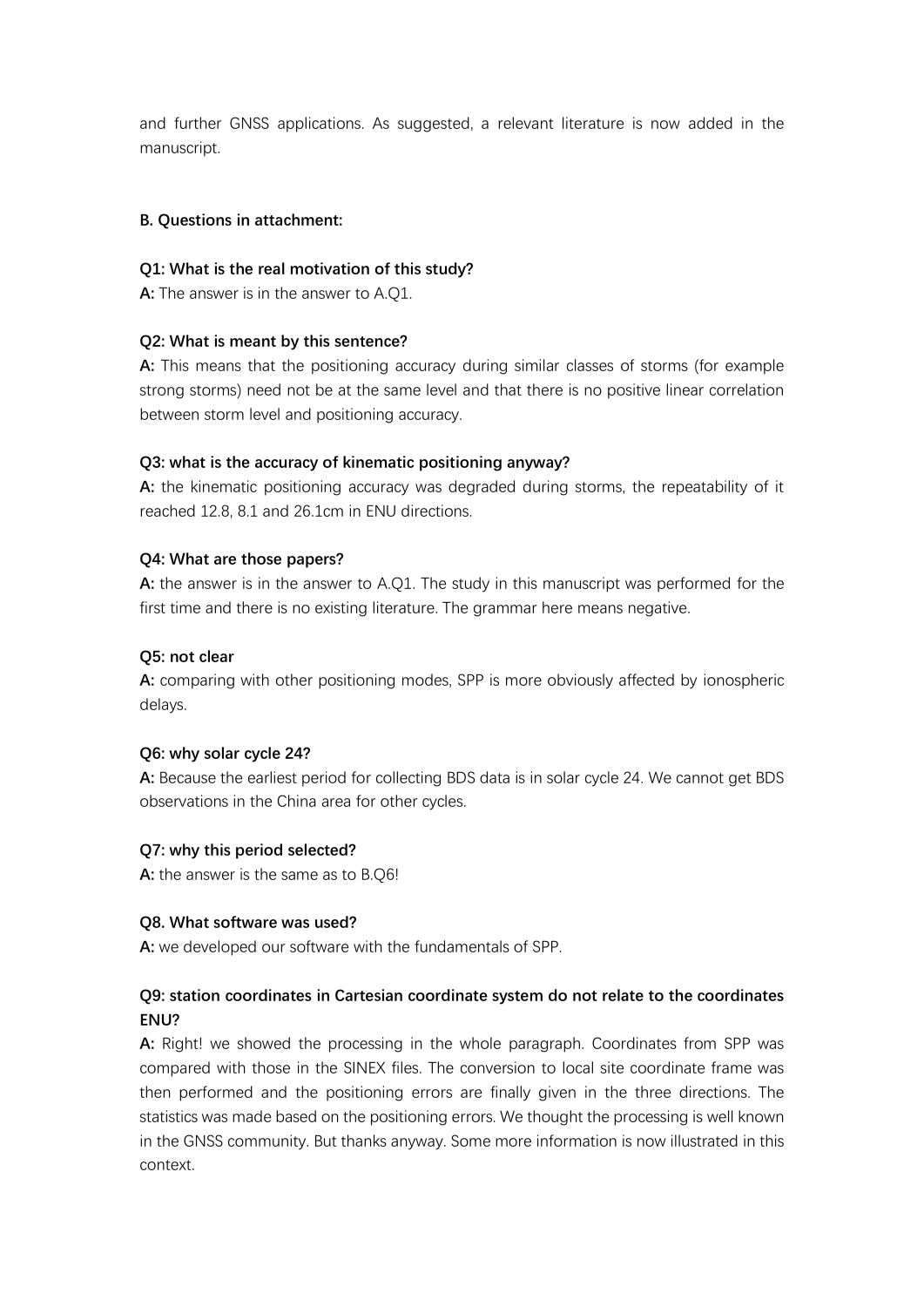### **Q10: this bit here not clear!?**

**A:** The paragraph is organized well and presented clearly. The paragraph illustrates the solutions of BDS B1 SPP during different classes of storms and give basic descriptions to the figures.

## **Q11: why not the storm fall into the main phase? &**

# **why does the disturbance caused by the storm not fall into the main phase given with vertical read dashed lines?**

**A:** This can be attributed to the fact that the Dst values are lower and the geomagnetic disturbance remained intense throughout.

### **Q12: LT local time?**

**A:** Yes, LT is local time. The term was used in the Introduction part, please see line 18 in the original manuscript.

## **Q13: I don't think the GPS community will understand the lines 104 through 107! Add some more explanation (i.e. related to space weather indices)**

**A:** The explanation was made combining the space weather indices such as F10.7cm radio flux. The values for the F10.7cm radio flux were checked by space weather indices.

### **Q14: did you also use it for the analysis?**

A: The results by BNC were used in the analysis, please see Figure 4 and 6.

## **Q15: how?**

**A:** The conclusion can be found from Table 4—7.

## **Q16: MJD is not appropriate to compare these!!**

**A:** Only one MJD term was used in the text and also indicated by Year and DOY. See line 142- 143 in the original manuscript. It is clear. The corresponding Year and DOY to MJD was also shown in Table 2.

### **Q17: Then what!?**

**A:** The sentence is clear and all right.

## **Q18: comparison to GPS literature would be useful to assess the above given figures. & how about comparison to available studies? Both GPS and BDS? (in line 180)**

**A:** That seems a good idea. But as expressed in the last two sentences in A.Q3, the idea might be the further study.

## **Q19: the reader is not able to associate the large deviatioins with doys having storms unless MJD with high storms are denoted before! & why not use GPS doys instead?**

**A:** Using MJD is right for the table shown, the related Year and DOY to each MJD are also